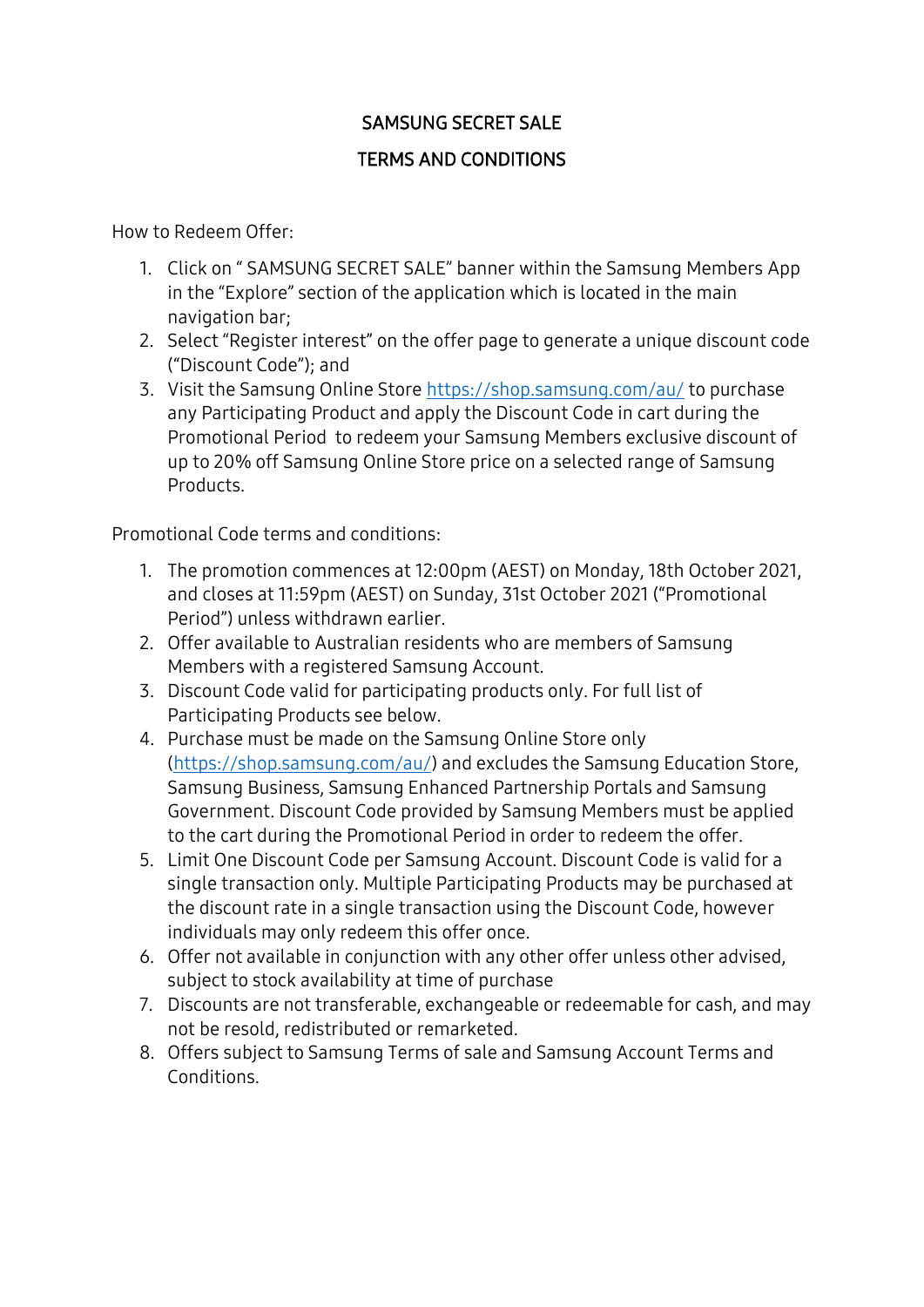## Participating Products:

| Category               | <b>SKU</b>         | Description                              | Samsung<br>Online<br>Price | <b>Discount</b><br>Offer                            | Discount<br>Amount | Offer<br>Price |
|------------------------|--------------------|------------------------------------------|----------------------------|-----------------------------------------------------|--------------------|----------------|
| Home<br>Appliances     | SRF676CDBLS        | 636L French<br>Door<br>Refrigerator      | \$2,999.00                 | 20% off<br>Samsung<br>Online Price                  | \$599.80           | \$2,399.20     |
|                        | SRF678CDLS         | 636L French<br>Door<br>Refrigerator      | \$2,899.00                 | 20% off<br>Samsung<br><b>Online Price</b>           | \$579.80           | \$2,319.20     |
|                        | SR624LSTC          | 599L Top Mount<br>Refrigerator           | \$1,399.00                 | 20% off<br>Samsung<br><b>Online Price</b>           | \$279.80           | \$1,119.20     |
|                        | VS15A6032M5/SA     | Jet 60 Lite Stick<br>Vacuum<br>Cleaner   | \$449.00                   | 22% off<br>Samsung<br><b>Online Price</b>           | \$100.00           | \$349.00       |
|                        | VS15T7035R5/SA     | Jet 70 Pro Stick<br>Vacuum<br>Cleaner    | \$699.00                   | 20% off<br>Samsung<br>Online Price                  | \$139.80           | \$559.20       |
|                        | DW60M6055FG/SA     | 60cm<br>Freestanding<br>Dishwasher       | \$899.00                   | 20% off<br>Samsung<br>Online Price                  | \$179.80           | \$719.20       |
| $\mathsf{I}\mathsf{T}$ | LS32AM700UEXXY     | 32" Smart<br>Monitor M7<br><b>UHD</b>    | \$699.00                   | 20% off<br>Samsung<br>Online Price                  | \$140.00           | \$559.00       |
| Audio<br>Visual        | QA75QN700AWXXY     | 75" QN700A<br>Neo QLED 8K<br>Smart TV    | \$4,999.00                 | 15% off<br>Samsung<br><b>Online Price</b>           | \$749.85           | \$4,249.15     |
|                        | QA65QN700AWXXY     | 65" QN700A<br>Neo QLED 8K<br>Smart TV    | \$3,999.00                 | 15% off<br>Samsung<br>Online Price                  | \$599.85           | \$3,399.15     |
|                        | QA75Q60AAWXXY      | 75" Q60A QLED<br>4K Smart TV             | \$2,499.00                 | 15% off<br>Samsung<br>Online Price                  | \$374.85           | \$2,124.15     |
|                        | <b>HW-Q600A/XY</b> | 3.1.2ch Home<br>Theatre<br>Soundbar      | \$599.00                   | 15% off<br>Samsung<br><b>Online Price</b>           | \$89.85            | \$509.15       |
| Mobile                 | SM-G991BZAAATS     | Galaxy S215G<br>128GB-<br>Phantom Grey   | \$999.00                   | Additional 5%<br>off Samsung<br>Online Price        | \$299.95           | \$949.05       |
|                        | SM-G991BZAEATS     | Galaxy S215G<br>256GB-<br>Phantom Grey   | \$1,099.00                 | Additional 5%<br>off Samsung<br><b>Online Price</b> | \$304.95           | \$1,044.05     |
|                        | SM-G991BZIAATS     | Galaxy S215G<br>128GB-<br>Phantom Pink   | \$999.00                   | Additional 5%<br>off Samsung<br><b>Online Price</b> | \$299.95           | \$949.05       |
|                        | SM-G991BZIEATS     | Galaxy S215G<br>256GB-<br>Phantom Pink   | \$1,099.00                 | Additional 5%<br>off Samsung<br>Online Price        | \$304.95           | \$1,044.05     |
|                        | SM-G991BZVAATS     | Galaxy S215G<br>128GB-<br>Phantom Violet | \$999.00                   | Additional 5%<br>off Samsung<br>Online Price        | \$299.95           | \$949.05       |
|                        | SM-G991BZVEATS     | Galaxy S215G<br>256GB-<br>Phantom Violet | \$1,099.00                 | Additional 5%<br>off Samsung<br><b>Online Price</b> | \$304.95           | \$1,044.05     |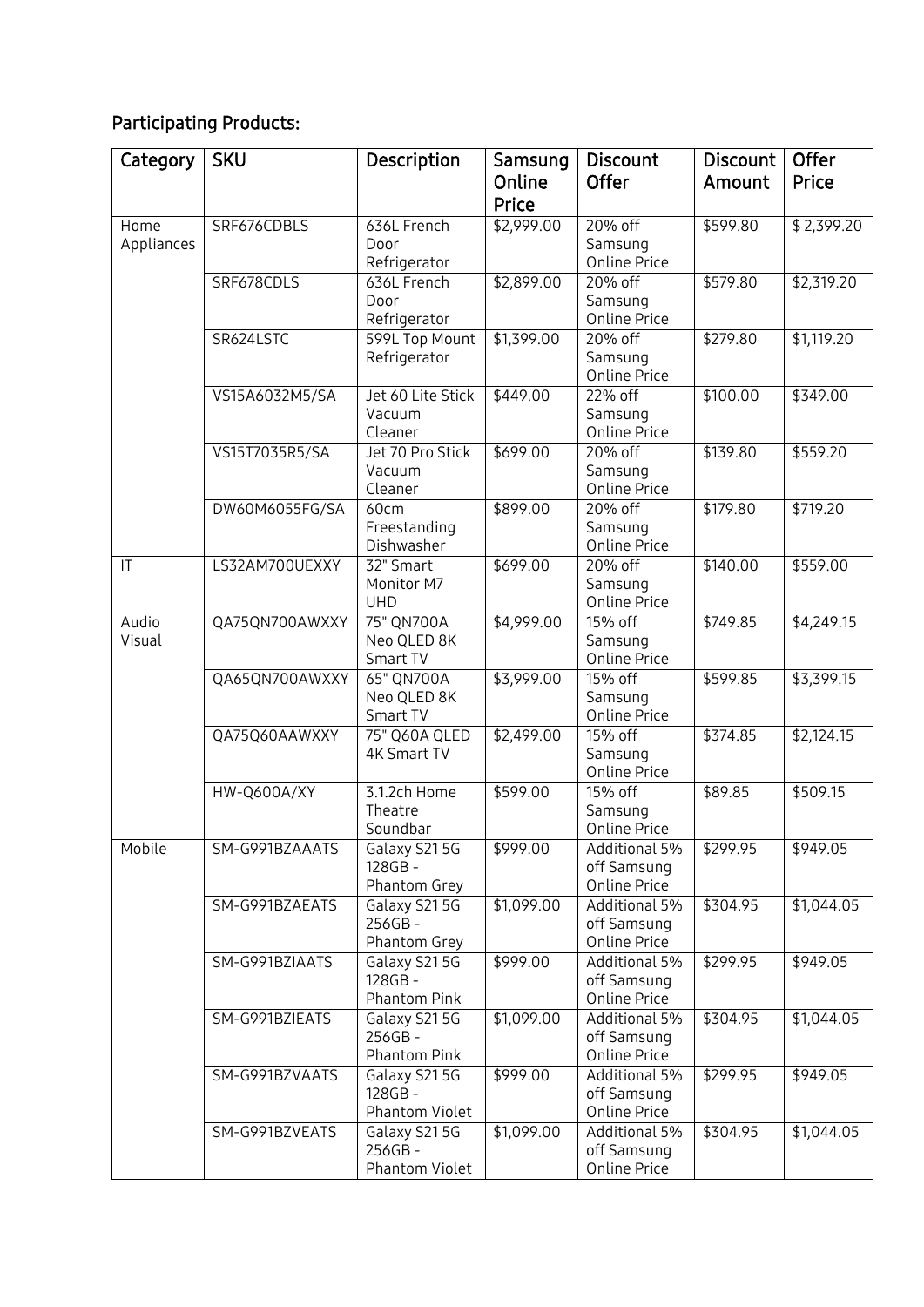| SM-G991BZWAATS | Galaxy S215G               | \$999.00   | Additional 5%        | \$299.95 | \$949.05   |
|----------------|----------------------------|------------|----------------------|----------|------------|
|                | 128GB-                     |            | off Samsung          |          |            |
|                | Phantom White              |            | <b>Online Price</b>  |          |            |
| SM-G991BZWEATS | Galaxy S215G               | \$1,099.00 | Additional 5%        | \$304.95 | \$1,044.05 |
|                | 256GB-                     |            | off Samsung          |          |            |
|                | Phantom White              |            | Online Price         |          |            |
| SM-G996BIDAXSA | Galaxy S21+5G              | \$1,249.00 | <b>Additional 5%</b> | \$362.45 | \$1,186.55 |
|                | 128GB-                     |            | off Samsung          |          |            |
|                | Phantom Gold               |            | Online Price         |          |            |
| SM-G996BIDEXSA | Galaxy S21+5G              | \$1,349.00 | Additional 5%        | \$367.45 | \$1,281.55 |
|                | 256GB-                     |            | off Samsung          |          |            |
|                | Phantom Gold               |            | Online Price         |          |            |
| SM-G996BZKAATS | Galaxy S21+5G              | \$1,249.00 | <b>Additional 5%</b> | \$362.45 | \$1,186.55 |
|                | 128GB-                     |            | off Samsung          |          |            |
|                | Phantom Black              |            | <b>Online Price</b>  |          |            |
| SM-G996BZKEATS | Galaxy S21+5G              | \$1,349.00 | <b>Additional 5%</b> | \$367.45 | \$1,281.55 |
|                | 256GB-                     |            | off Samsung          |          |            |
|                | Phantom Black              |            | <b>Online Price</b>  |          |            |
| SM-G996BZRAXSA | Galaxy S21+5G              | \$1,249.00 | <b>Additional 5%</b> | \$362.45 | \$1,186.55 |
|                | 128GB-                     |            | off Samsung          |          |            |
|                | Phantom Red                |            | Online Price         |          |            |
| SM-G996BZREXSA | Galaxy S21+5G              | \$1,349.00 | Additional 5%        | \$367.45 | \$1,281.55 |
|                | 256GB-                     |            | off Samsung          |          |            |
|                | Phantom Red                |            | Online Price         |          |            |
| SM-G996BZSAATS | Galaxy S21+5G              | \$1,249.00 | <b>Additional 5%</b> | \$362.45 | \$1,186.55 |
|                | 128GB-                     |            | off Samsung          |          |            |
|                | Phantom Silver             |            | Online Price         |          |            |
| SM-G996BZSEATS | Galaxy S21+5G              | \$1,349.00 | <b>Additional 5%</b> | \$367.45 | \$1,281.55 |
|                | 256GB-                     |            | off Samsung          |          |            |
|                | Phantom Silver             |            | <b>Online Price</b>  |          |            |
| SM-G996BZVAATS | Galaxy S21+5G              | \$1,249.00 | <b>Additional 5%</b> | \$362.45 | \$1,186.55 |
|                | 128GB-                     |            | off Samsung          |          |            |
|                | Phantom Violet             |            | Online Price         |          |            |
| SM-G996BZVEATS | Galaxy S21+5G              | \$1,349.00 | <b>Additional 5%</b> | \$367.45 | \$1,281.55 |
|                | 256GB-                     |            | off Samsung          |          |            |
|                | Phantom Violet             |            | <b>Online Price</b>  |          |            |
| SM-G998BDBAXSA | Galaxy S21+5G              | \$1,549.00 | Additional 5%        | \$377.45 | \$1,471.55 |
|                | 128GB-                     |            | off Samsung          |          |            |
|                | Phantom Navy               |            | Online Price         |          |            |
| SM-G998BDBEXSA | Galaxy S21+5G              | \$1,649.00 | Additional 5%        | \$382.45 | \$1,566.55 |
|                | 256GB-                     |            | off Samsung          |          |            |
|                | Phantom Navy               |            | <b>Online Price</b>  |          |            |
| SM-G998BDBFXSA | Galaxy S21                 | \$1,849.00 | Additional 5%        | \$392.45 | \$1,756.55 |
|                | Ultra 5G 512GB             |            | off Samsung          |          |            |
|                | - Phantom Navy             |            | Online Price         |          |            |
| SM-G998BZKAATS | Galaxy S21                 | \$1,549.00 | Additional 5%        | \$377.45 | \$1,471.55 |
|                | Ultra 5G 128GB             |            | off Samsung          |          |            |
|                | - Phantom                  |            | <b>Online Price</b>  |          |            |
| SM-G998BZKEATS | <b>Black</b><br>Galaxy S21 | \$1,649.00 | Additional 5%        | \$382.45 | \$1,566.55 |
|                | Ultra 5G 256GB             |            | off Samsung          |          |            |
|                | - Phantom                  |            | <b>Online Price</b>  |          |            |
|                | <b>Black</b>               |            |                      |          |            |
| SM-G998BZKFATS | Galaxy S21                 | \$1,849.00 | Additional 5%        | \$392.45 | \$1,756.55 |
|                | Ultra 5G 512GB             |            | off Samsung          |          |            |
|                | - Phantom                  |            | <b>Online Price</b>  |          |            |
|                | <b>Black</b>               |            |                      |          |            |
|                |                            |            |                      |          |            |